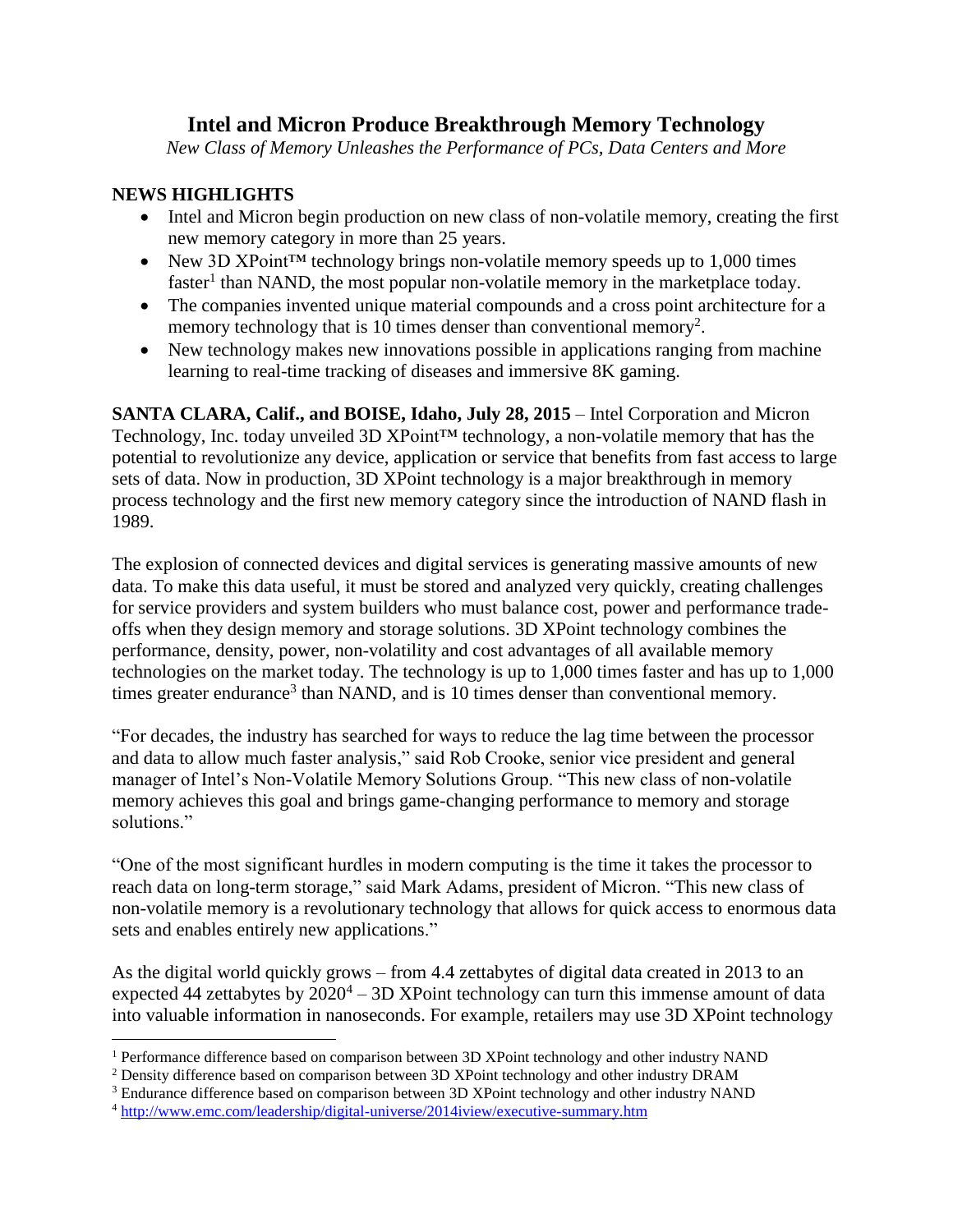to more quickly identify fraud detection patterns in financial transactions; healthcare researchers could process and analyze larger data sets in real time, accelerating complex tasks such as genetic analysis and disease tracking.

The performance benefits of 3D XPoint technology could also enhance the PC experience, allowing consumers to enjoy faster interactive social media and collaboration as well as more immersive gaming experiences. The non-volatile nature of the technology also makes it a great choice for a variety of low-latency storage applications since data is not erased when the device is powered off.

## **New Recipe, Architecture for Breakthrough Memory Technology**

Following more than a decade of research and development, 3D XPoint technology was built from the ground up to address the need for non-volatile, high-performance, high-endurance and high-capacity storage and memory at an affordable cost. It ushers in a new class of non-volatile memory that significantly reduces latencies, allowing much more data to be stored close to the processor and accessed at speeds previously impossible for non-volatile storage.

The innovative, transistor-less cross point architecture creates a three-dimensional checkerboard where memory cells sit at the intersection of word lines and bit lines, allowing the cells to be addressed individually. As a result, data can be written and read in small sizes, leading to faster and more efficient read/write processes.

More details about 3D XPoint technology include:

3D XPoint technology will sample later this year with select customers, and Intel and Micron are developing individual products based on the technology.

## **Multimedia Elements:**

For additional information, visit:

 $\bullet$  Media Kit – [Micron](http://www.micron.com/about/news-and-events/media-relations/media-kits/3d-xpoint-technology) / [Intel](http://newsroom.intel.com/docs/DOC-6713)

*Contribute to the memory technology conversations through Intel's social channels:*

- IT Peer Network Blogs: [communities.intel.com/community/itpeernetwork/blog](https://communities.intel.com/community/itpeernetwork/blog)
- Facebook\*: [www.facebook.com/Intel](https://www.facebook.com/Intel)
- Twitter\*: [www.twitter.com/IntelSSD](http://www.twitter.com/IntelSSD)
- YouTube<sup>\*</sup>: [www.youtube.com/user/channelintel](http://www.youtube.com/user/channelintel)

*Take part in Micron's social conversations where we're talking all things storage and memory:*

- Innovations Blog: [www.micronblogs.com](http://www.micronblogs.com/)
- Twitter\*: [www.twitter.com/micronstorage](http://www.twitter.com/micronstorage)
- YouTube<sup>\*</sup>: [www.youtube.com/microntechnology](http://www.youtube.com/microntechnology)